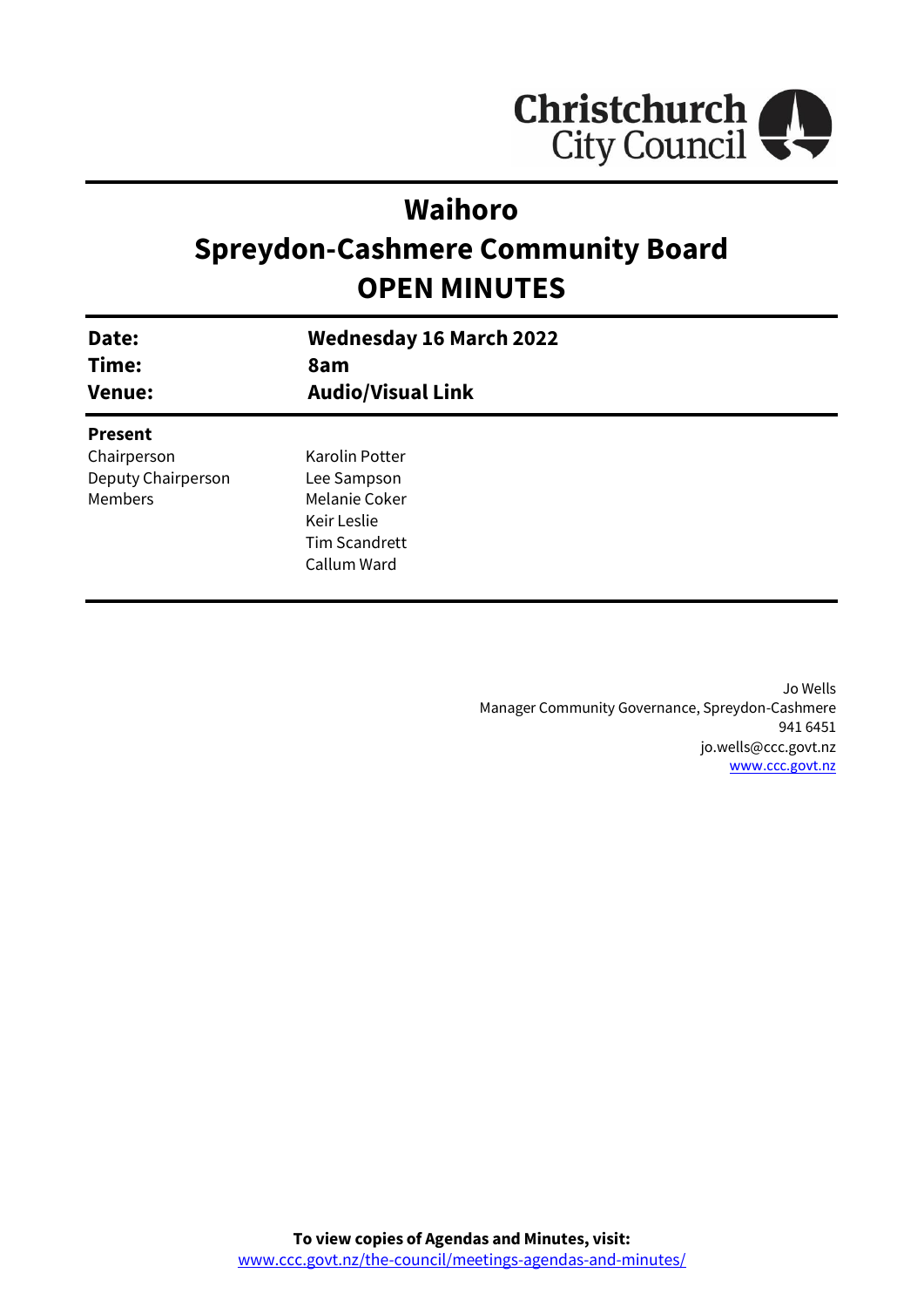

- **Part A Matters Requiring a Council Decision**
- **Part B Reports for Information**
- **Part C Decisions Under Delegation**

#### **Secretarial Note:**

It is noted that this meeting was held via audio/visual link on the Zoom platform due to the country being under the COVID-19 Protection Framework (Red Traffic Light) on the date the meeting was scheduled. The meeting was also livestreamed and recorded on the Board's YouTube channel. These minutes provide a written summary of the meeting proceedings.

### **Karakia Tīmatanga**: Lee Sampson.

The agenda was dealt with in the following order.

# **1. Apologies Ngā Whakapāha**

**Part C**  There were no apologies.

# **2. Declarations of Interest Ngā Whakapuaki Aronga**

#### **Part B**

There were no declarations of interest recorded.

## **3. Confirmation of Previous Minutes Te Whakaāe o te hui o mua**

### **Part C**

### **Community Board Resolved SCCB/2022/00007**

That the minutes of the Waihoro Spreydon-Cashmere Community Board meeting held on Tuesday, 1 March 2022 be confirmed.

Lee Sampson/Tim Scandrett **Carried**

# **4. Public Forum Te Huinga Whānui**

#### **Part B**

#### **4.1 Environment Canterbury – Annual Plan**

Phil Clearwater and Vicky Southworth, Councillors, spoke on behalf of Environment Canterbury (ECan) regarding its Annual Plan for 2022-23. ECan provided an overview of the key proposals including:

- Changing the bus fare structure
- Flood recovery and protection
- Responding to climate change.

The Councillors noted that it was unclear whether the Council would make a submission, but encouraged those interested to submit as individuals. A Board member noted that the Age Friendly Spreydon-Cashmere Committee plans to make a submission.

The Councillors noted that ECan has been promoting the Government's recent announcement that it will reduce public transport fares for three months to help counter the rising cost of living. A Board member asked if ECan will be able to implement reduced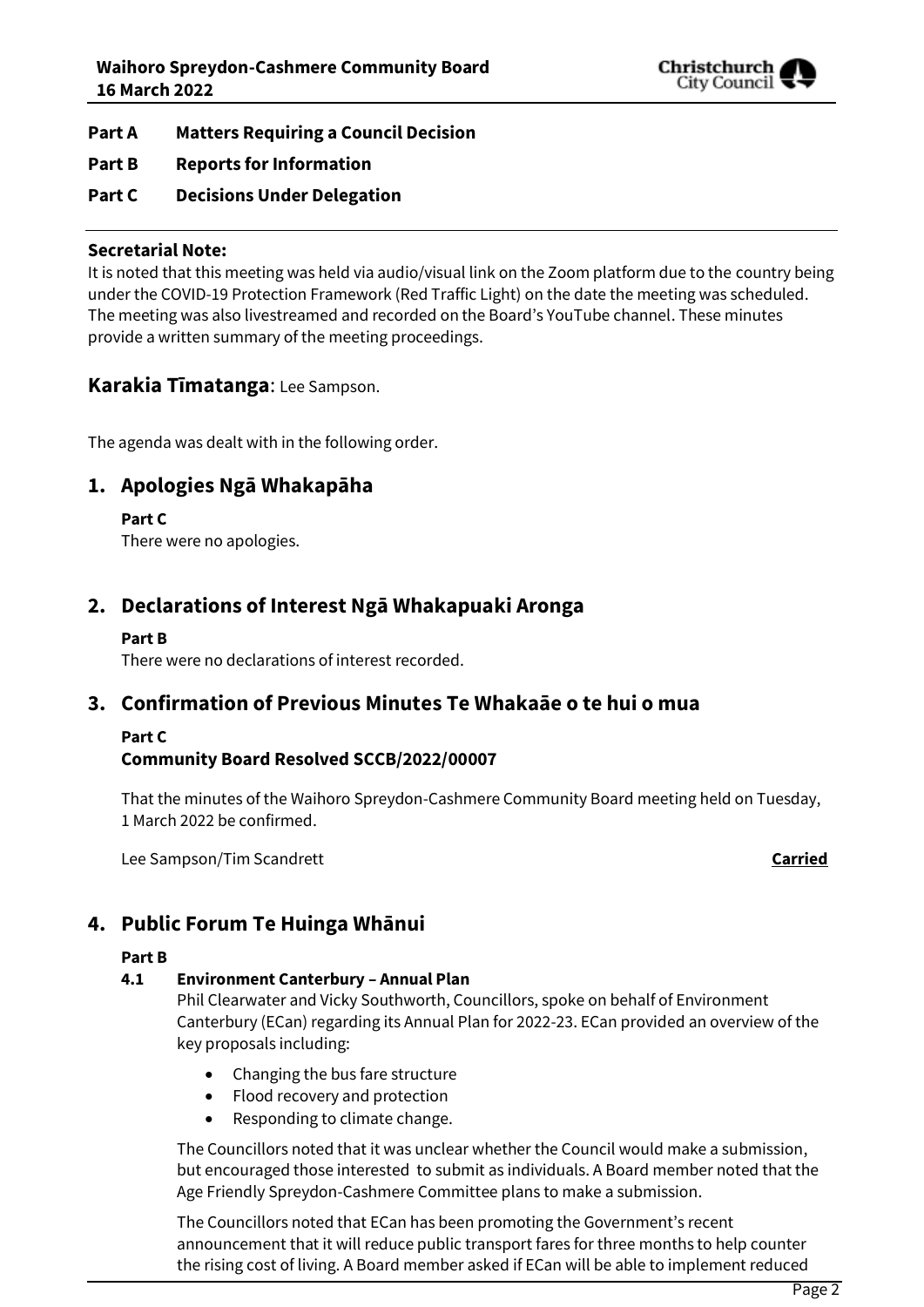fares by the date the Government has announced. The Councillors replied that it will be able to do so.

A Board member asked if ECan is considering making public transport in the central city free, similar to some other cities such as Melbourne. The Councillors replied that Ecan's ticketing system does not permit this at this time, but when it is upgraded it may consider this.

A Board member asked if there has been research on why people's use of public transport decreases after they leave high school. The Councillors replied that the University of Canterbury has undertaken research on this matter.

When asked if there has been research on what age group has the highest vehicle use the Councillors replied that it is unaware of research by age group for Christchurch, but that vehicle use for the city as a whole is high. Many trips by vehicles are short so there is the opportunity to walk or cycle instead.

A Board member asked what ECan is proposing for flood recovery and protection in rural areas. The Councillors replied that it is proposing a range of measures to reduce the risk of community infrastructure, homes and land being damaged by future flooding events.

In response to a question about how ECan plans to assess the impact of the proposed change to the bus fare structure, the Councillors noted that it will assess passenger numbers, among other data.

A Board member suggested that the Board and ECan meet a number of times throughout the year.

The Chairperson thanked Councillors Southworth and Clearwater for their presentation.

#### **St Martins Library and Community Centre – Internet Connection**

Sue Anglem, President, spoke on behalf of the St Martins Library regarding a proposal to install publically available internet at the library and community centre. Ms Anglem noted that as the library does not have an internet connection, all administrative tasks are completed manually. Internet would also make the community centre more appealing to hirers.

A Board member asked if the library has liaised with Tech Mate. Ms Anglem replied that her first step was speaking to the Board.

A Board member suggested asking staff if public wi-fi can be installed at the library and community centre, and approaching Enable about this matter.

A Board member suggested asking staff to investigate whether there are other community facilities in the Board area that do not have internet. Staff noted that some facilities do not wish to have internet.

The Chairperson thanked Ms Anglem for her presentation.

#### **Part B**

The Waihoro Spreydon-Cashmere Community Board agreed to:

- 1. Request staff advice on whether public wi-fi can be installed at the St Martins Library and Community Centre.
- 2. Request staff advice on what other community facilities in the Board area do not have wi-fi.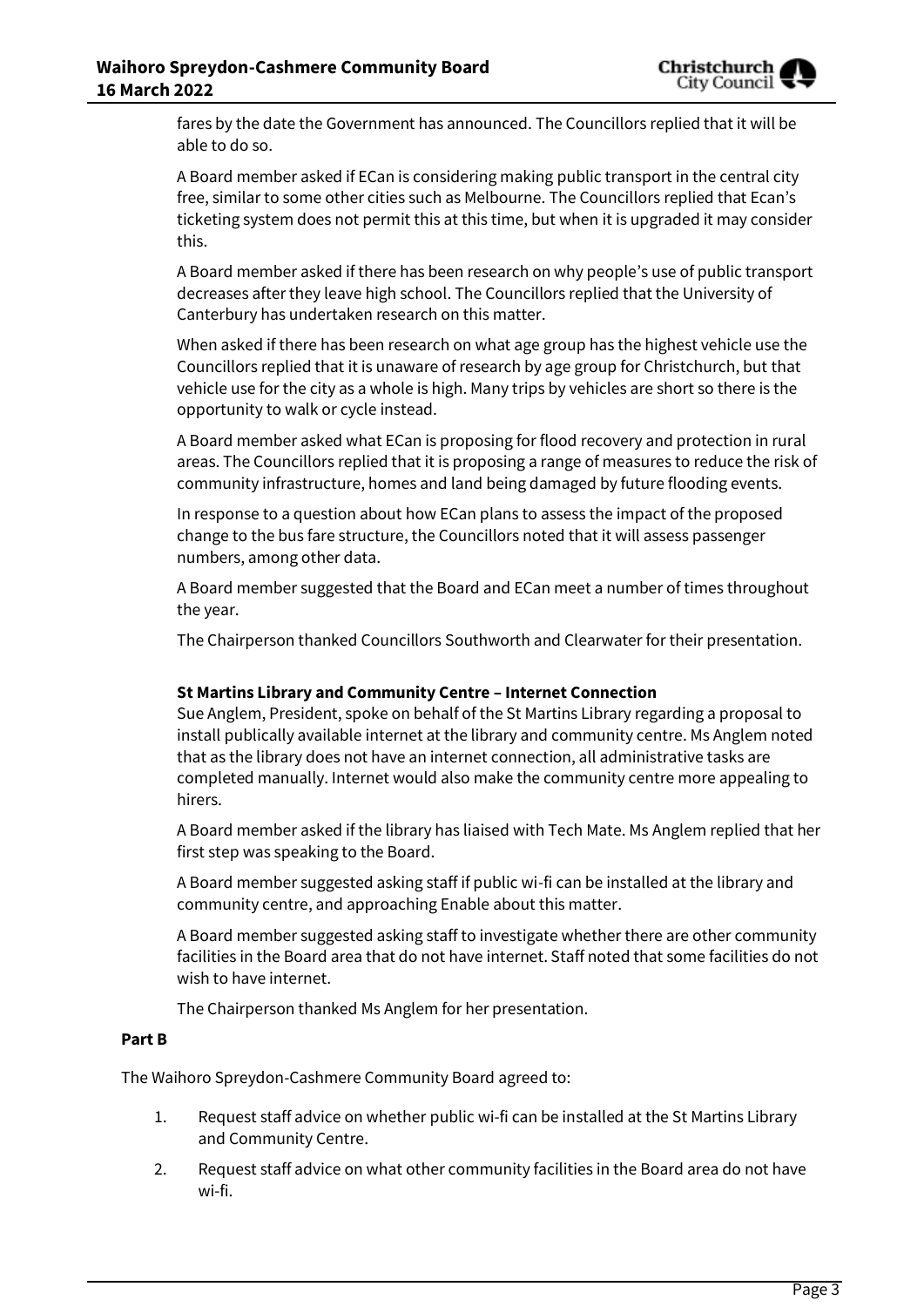

## **5. Deputations by Appointment Ngā Huinga Whakaritenga**

#### **Part B**

There were no deputations by appointment.

# **6. Presentation of Petitions Ngā Pākikitanga**

#### **Part B**

There was no presentation of petitions.

# **7. Waihoro Spreydon-Cashmere Community Board Area Report - March 2022**

#### **Board Comment**

The Board heard from staff, who shared the key points from the report. Staff noted that the Council's Draft Annual Plan 2022-23 is open for consultation. Board members noted that they would make a submission.

Staff shared key points from the Board's Strengthening Communities Fund 2022-21 Accountability Report. A Board member asked if Manuka Cottage records the number of different people who visit in addition to the total number of visitors. Staff advised that they were unsure but would follow this up.

A Board member asked for an update on the land around Hunter Terrace. Staff advised that a request for proposal will be issued later this month for the grass area adjacent to Christchurch South Library.

A Board member asked if the residents who raised the issue of traffic safety in Hoon Hay and Somerfield had feedback on the memo attached to the report in the agenda of this meeting. Staff advised that the residents noted that they would like a right turn arrow to be installed from the Sparks Road approach into Hoon Hay Road. In the memo, staff note that they will undertake further investigation and monitoring of this issue when traffic volumes had returned to peak levels following the holiday period.

#### **Officer Recommendations Ngā Tūtohu**

That the Waihoro Spreydon-Cashmere Community Board:

Receive the Waihoro Spreydon-Cashmere Community Board Area Report for March 2022.  $1.$ 

#### **Community Board Resolved SCCB/2022/00008**

#### **Part B**

That the Waihoro Spreydon-Cashmere Community Board:

- 1. Receives the Waihoro Spreydon-Cashmere Community Board Area Report for March 2022.
- 2. Decide to submit on the Council's Draft Annual Plan 2022-23, and delegate approval of the final submission to the Chairperson and Deputy Chairperson.

Keir Leslie/Callum Ward **Carried**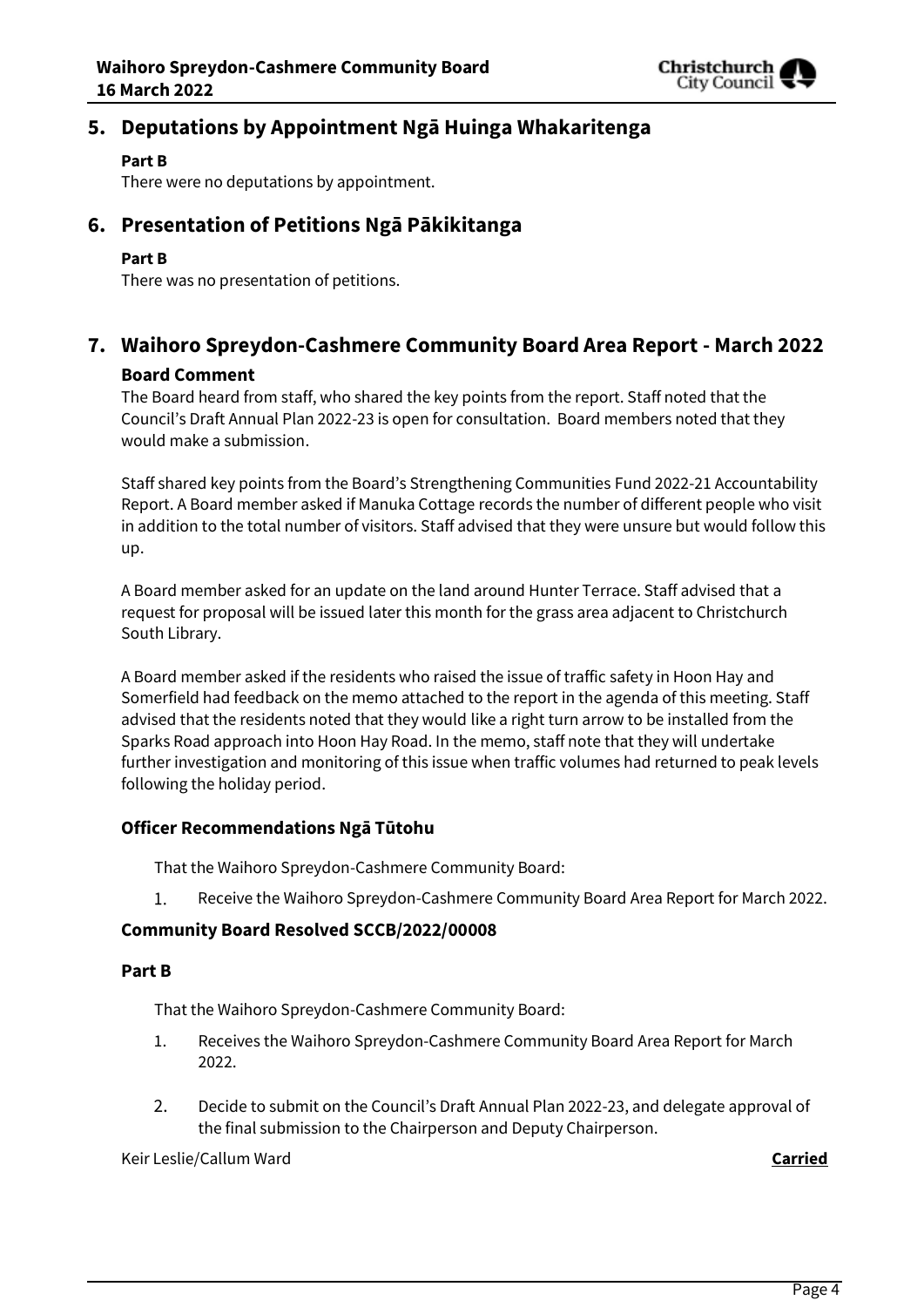

# **8. Elected Members' Information Exchange Te Whakawhiti Whakaaro o Te Kāhui Amorangi**

#### **Part B**

Board members shared the following information:

- A Board member noted that residents have had positive comments about an upgraded footpath in Somerfield Park.
- A Board member noted that the Council's Draft Annual Plan 2022-23 is open for consultation.
- A Board member noted that the Council will consider a report from a hearings panel on the Lincoln Road peak hour bus lanes project.
- A Board member noted that the Addington Neighbourhood Association made a small grant to Addington School.
- A Board member noted that the owner of a section at the corner of Hackthorne/Dyers Pass Roads may speak to the Board at a future meeting about a proposal to pave a footpath on their property for public use.
- A Board member noted that residents are concerned that seven sycamores in Ernle Clark Reserve were poisoned. The Board member has asked for staff advice on this matter.
- A Board member will attend a meeting of the Port Hills Park Trust Board.
- A Board member noted that they understand women's only swimming times at Te Pou ToeToe: Linwood Pool are oversubscribed and suggested implementing women's only times at other pools.
- A Board member heard from a resident that it is difficult to access a footbridge off of Smartlea Street on horizontal bikes. The Board member has submitted a request for service to determine if any low cost improvements are possible.
- A Board member heard from a resident who would like two car parks removed on Domain Terrace.
- A Board member will meet with the Westmorland Residents Association.

#### **8.1 Seat in Ernle Clark Reserve**

A Board member noted that a resident advised that a seat in Ernle Clark Reserve is difficult to access due to overgrown vegetation. The seat is located near the Colombo Street entrance in the area with swans. The Board member asked if staff could trim the vegetation to improve access.

#### **Part B**

The Waihoro Spreydon-Cashmere Community Board agreed to request that staff trim vegetation to improve access to a seat in Ernle Clark Reserve near the Colombo Street entrance in the area with swans.